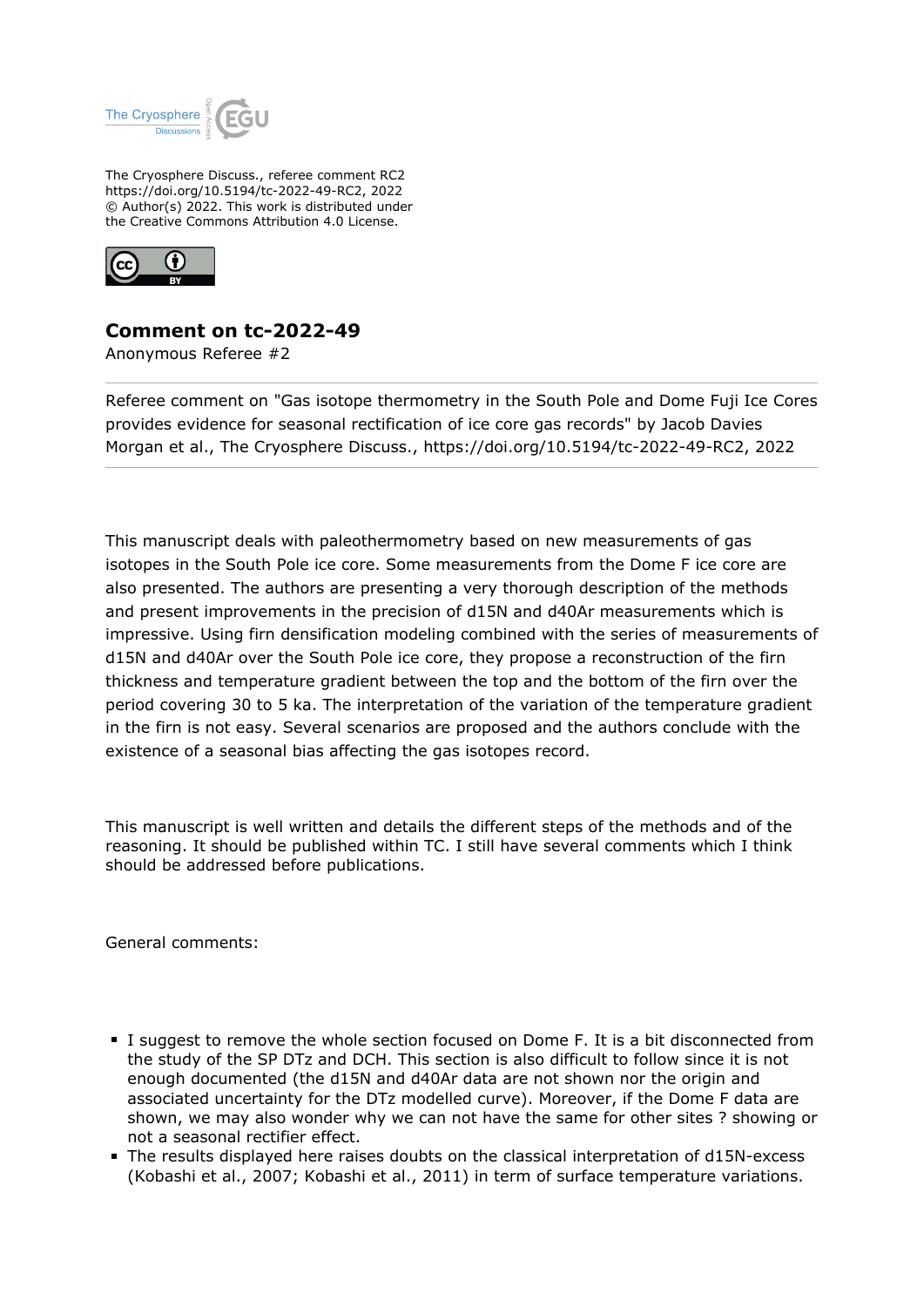A discussion revisiting these previous studies should be included here as well as clear recommendations on how to use or not the d15Nexcess for reconstructing past surface temperature variations.

Comments along the manuscript:

l-25 : Precise which « temperature difference » you are speaking about.

l-41: The authors were aware that the spatial temperature – isotope relationship was a surrogate for the temporal relationship and always tried to check if this was true. So I suggest to replace "thought" by "assumed"

l-136: I do not understand why the 30 minutes delay is important for the reference gas only ? Should it not be also the case for the sample gas ?

Table 1 and associated text: I am not sure how relevant it is to compare the d15N results between "Orsi Ice" and "This study SPC". Indeed, "Orsi" and "This study" obtain the same results on air measurements and the improvements mentioned in the methods section apply on both air and ice. What could explain a better precision only for ice then ?

We can thus wonder if the difference is not simply due to a poorest ice quality in "Orsi" ?

Also, it should be noted that the replicates number by "Orsi" is much larger (169) than for this study (14) which makes the comparison questionable. Can you also provide the numbers of replicate fo the LJA analyses by Orsi ? By the way, given the length of the record presented in Figure 1, I am surprised that Table 1 presents only 14 replicates. This should be better explained. It would also be useful to give the number of replicates for Kobashi's data.

Section 5.2 (first paragraph): The arguments developed here are a bit complicated to follow after the previous section where you explained that DCH is controlled by accumulation rate itself influenced by topography. And here, you say that we expect a link between accumulation rate and temperature. I thus suggest to rewrite this paragraph so that it is coherent with the findings of the previous section.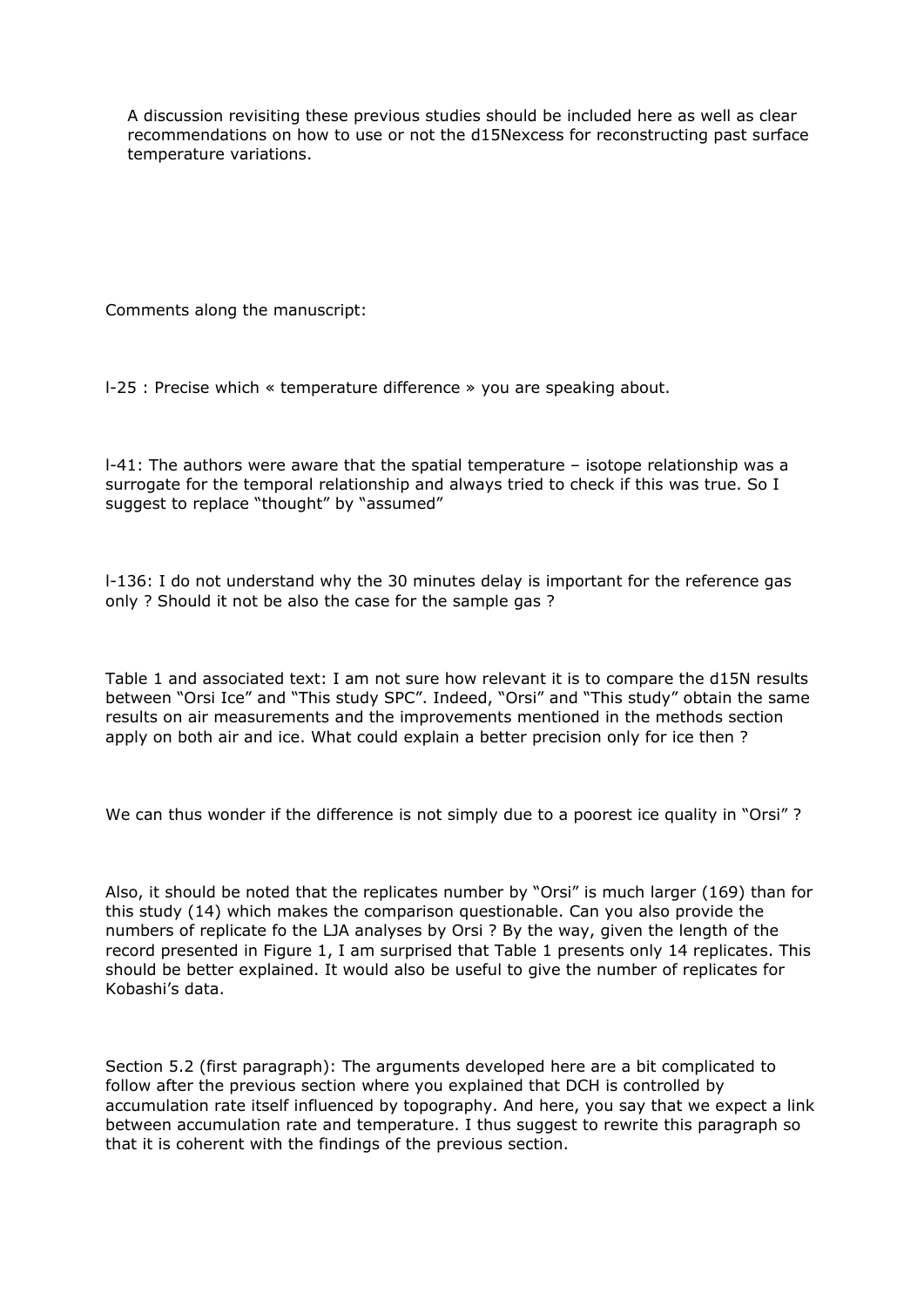Section 5.2.1 – you mention that you are using the Dage to make the reconstruction of temperature and accumulation rate but the Dage model – data fit is not shown (nor any Dage data) and it is thus difficult to follow this discussion. Moreover, when looking at the DTz (REF), it seems that the shape of the record does mainly depend on the d18Oice – can you explain better this reconstruction of temperature ? It is important to show which data are used to constrain the shape of the temperature evolution when DECOUPLE and REF disagree. I also expect that the shape of the Kahle reconstruction is mainly imposed by the water isotopes so actually it is expected that both Kahle and REF scenarios have the same shape. This resemblance should not be taken as a strong argument to discard the surface temperature influence on the DTz scenario.

Figure 6 – is there a way to add the DTz data so that the reader sees immediately that there is a mismatch

l-424: the mechanism is not clearly explained – this part should be rewritten.

- Figure 7: I am confused since the different data seem not 100% coherent with the provided explanations so probably more explanations are needed. If there is a temperature rectifier effect as suggested by the mismatch between model and data on the top 16 m, we expect a difference between d15N and d40Ar at the bottom of the firn which would then lead to a d15Nexcess signal due to seasonal rectification. Here, we see a difference but at 16m depth. Moreover, the d15Nexcess profile shown on the figures 1 and 3 does not show any 15Nexcess signal in the bubbles for the recent period, suggesting no difference between d15N and d40Ar at he bottom of present-day firn. Could the authors then better explain how they link their observation on the firn and the obesrvations in the air bubbles.

l-19 and 20: The addition of the Dome F data are confusing and not helpful in this manuscript. It is a different site (much lower temperature). We have many details on the technique for measuring d15N and d40Ar but the data are not show (only firn data and only in the supplement), only DTz from d15N – d40Ar and the DTz from Buizert method but without much explanation on how it is calculated (from which data, with what kind of uncertainties ?). I suggest removing this section which does not add anything to the manuscript. On opposite, figure 7 can be helpful (but need to be shown over the whole firn depth) and is adapted to this study focused on South Pole (see however previous comment).

References:

Kobashi, T., Severinghaus, J. P., Brook, E. J., Barnola, J. M., & Grachev, A. M. (2007).